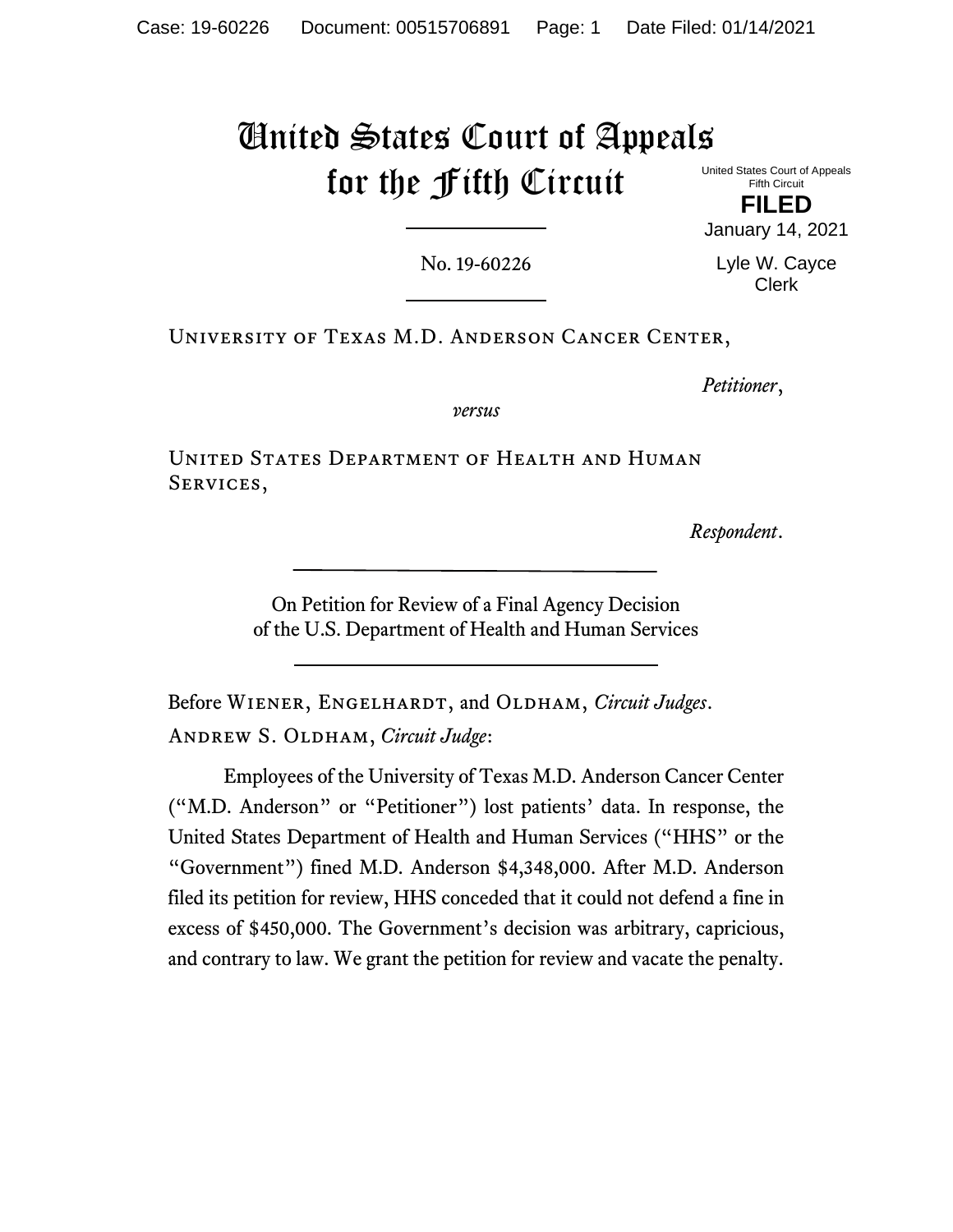I.

Three unfortunate events set the stage for this lawsuit. First, back in 2012, an M.D. Anderson faculty member's laptop was stolen. The laptop was not encrypted or password-protected but contained "electronic protected health information (ePHI) for 29,021 individuals." Second, also in 2012, an M.D. Anderson trainee lost an unencrypted USB thumb drive during her evening commute. That thumb drive contained ePHI for over 2,000 individuals. Finally, in 2013, a visiting researcher at M.D. Anderson misplaced another unencrypted USB thumb drive, this time containing ePHI for nearly 3,600 individuals.

M.D. Anderson disclosed these incidents to HHS. Then HHS determined that M.D. Anderson had violated two federal regulations. HHS promulgated both of those regulations under the Health Insurance Portability and Accountability Act of 1996 ("HIPAA") and the Health Information Technology for Economic and Clinical Health Act of 2009 (the "HITECH Act"). The first regulation requires entities covered by HIPAA and the HITECH Act to "[i]mplement a mechanism to encrypt" ePHI or adopt some other "reasonable and appropriate" method to limit access to patient data. 45 C.F.R. §§ 164.312(a)(2)(iv), 164.306(d) (the "Encryption Rule"). The second regulation prohibits the unpermitted disclosure of protected health information. *Id.* § 164.502(a) (the "Disclosure Rule").

HHS also determined that M.D. Anderson had "reasonable cause" to know that it had violated the rules. 42 U.S.C.  $\S$  1320d-5(a)(1)(B) (setting out the "reasonable cause" culpability standard). So, in a purported exercise of its power under 42 U.S.C. § 1320d-5 (HIPAA's enforcement provision), HHS assessed daily penalties of \$1,348,000 for the Encryption Rule violations, \$1,500,000 for the 2012 Disclosure Rule violations, and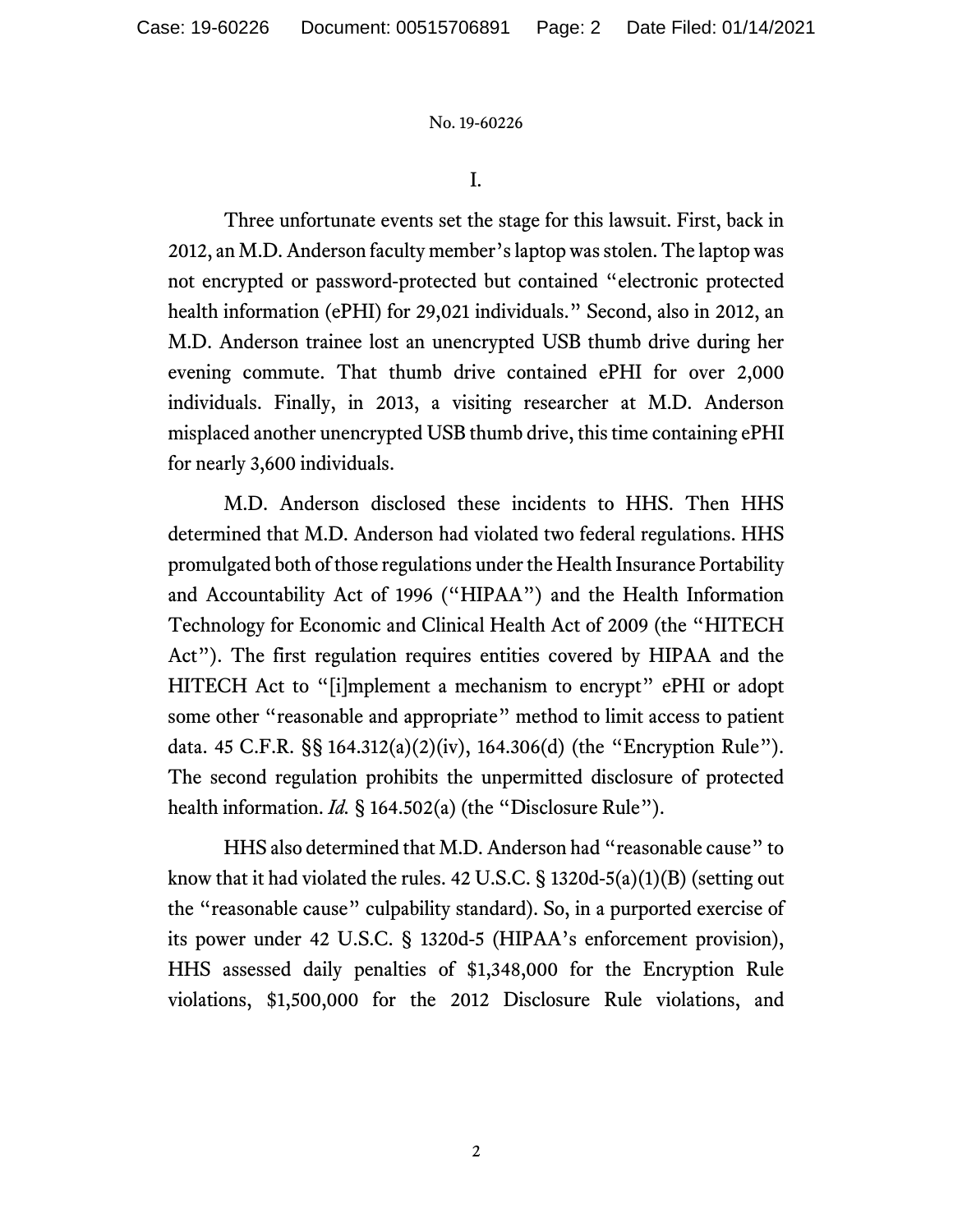\$1,500,000 for the 2013 Disclosure Rule violations. In total, HHS imposed a civil monetary penalty ("CMP" or "penalty") of \$4,348,000.

M.D. Anderson unsuccessfully worked its way through two levels of administrative appeals. Then it petitioned our court for review. *See* 42 U.S.C. § 1320a-7a(e) (authorizing judicial review). After M.D. Anderson filed its petition, the Government conceded that it could not defend its penalty and asked us to reduce it by a factor of 10 to \$450,000.

II.

The principal argument in M.D. Anderson's petition is that a state agency is not a "person" covered by HIPAA's enforcement provision. *See* 42 U.S.C. § 1320d-5. For the sake of today's decision, we assume that M.D. Anderson is such a "person" and that the enforcement provision therefore applies. The petition for review nonetheless must be granted for an independent reason: the CMP violates the Administrative Procedure Act ("APA").

## A.

The APA directs us to "hold unlawful and set aside" agency actions that are "arbitrary, capricious, an abuse of discretion, or otherwise not in accordance with law." 5 U.S.C. § 706(2); *see Windsor Place v. U.S. Dep't of Health & Hum. Servs.*, 649 F.3d 293, 297 (5th Cir. 2011) (per curiam). To that end, we must "insist that an agency examine the relevant data and articulate a satisfactory explanation for its action." *FCC v. Fox Television Stations, Inc.*, 556 U.S. 502, 513 (2009) (quotation omitted). Our review is "searching and careful," *Marsh v. Or. Nat. Res. Council*, 490 U.S. 360, 378 (1989) (quotation omitted), and we only consider the reasoning "articulated by the agency itself," *Motor Vehicle Mfrs. Ass'n v. State Farm Mut. Auto. Ins. Co.*, 463 U.S. 29, 50 (1983). *Post hoc* rationalizations offered by the Government's counsel are irrelevant. *See ibid.*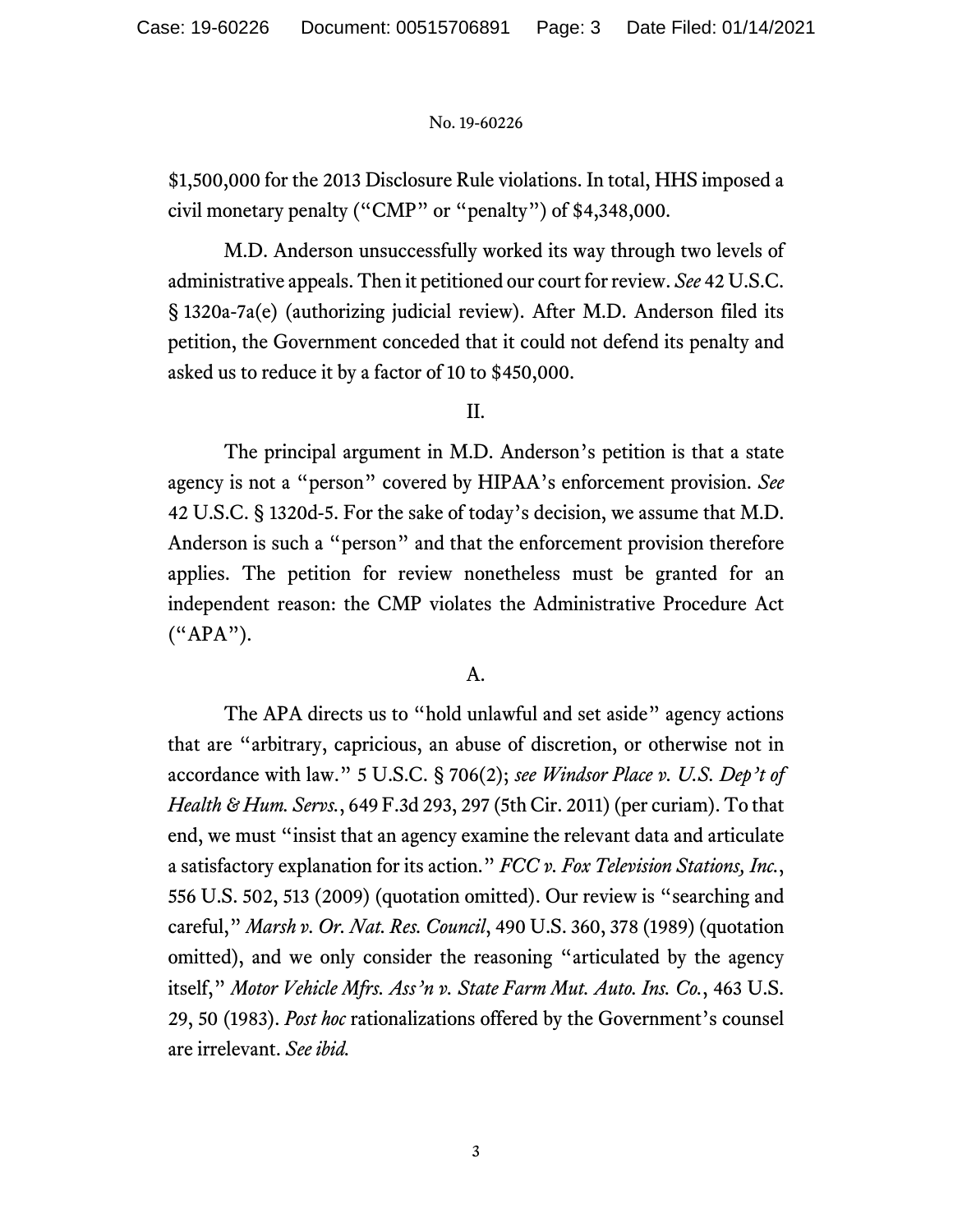In conducting arbitrary-and-capricious review, we must ensure that the agency did not "entirely fail[] to consider an important aspect of the problem" that it seeks to address. *Id.* at 43. And we must reject "an explanation for its decision that runs counter to the evidence before the agency, or is so implausible that it could not be ascribed to a difference in view or the product of agency expertise." *Ibid.* Put simply, we must set aside any action premised on reasoning that fails to account for "relevant factors" or evinces "a clear error of judgment." *Marsh*, 490 U.S. at 378 (quotation omitted).

The Supreme Court also has "made clear, however, that a court is not to substitute its judgment for that of the agency and should uphold a decision of less than ideal clarity if the agency's path may reasonably be discerned." *Fox*, 556 U.S. at 513-14 (quotation omitted). "Agencies . . . have expertise and experience in administering their statutes that no court can properly ignore." *Judulang v. Holder*, 565 U.S. 42, 53 (2011). "Fundamentally, the argument about agency expertise is less about the expertise of agencies in interpreting language than it is about the wisdom of according agencies broad flexibility to administer statutory schemes." *Perez v. Mortg. Bankers Ass'n*, 575 U.S. 92, 129 (2015) (Thomas, J., concurring in the judgment).

But in this case, HHS steadfastly refused to interpret the statutes at all. The administrative law judge ("ALJ") began his opinion by emphasizing that he would "not address" any of M.D. Anderson's constitutional or statutory arguments. The ALJ understood his authority to extend only to enforcing HHS's regulations—not to interpreting HIPAA, the HITECH Act, any other statute, or any provision of the U.S. Constitution. As the ALJ put it: "My authority to hear and decide this case rests entirely on a delegation from the Secretary [of HHS]. Nothing in that delegation authorizes me to find that the Secretary's regulations are *ultra vires*."

4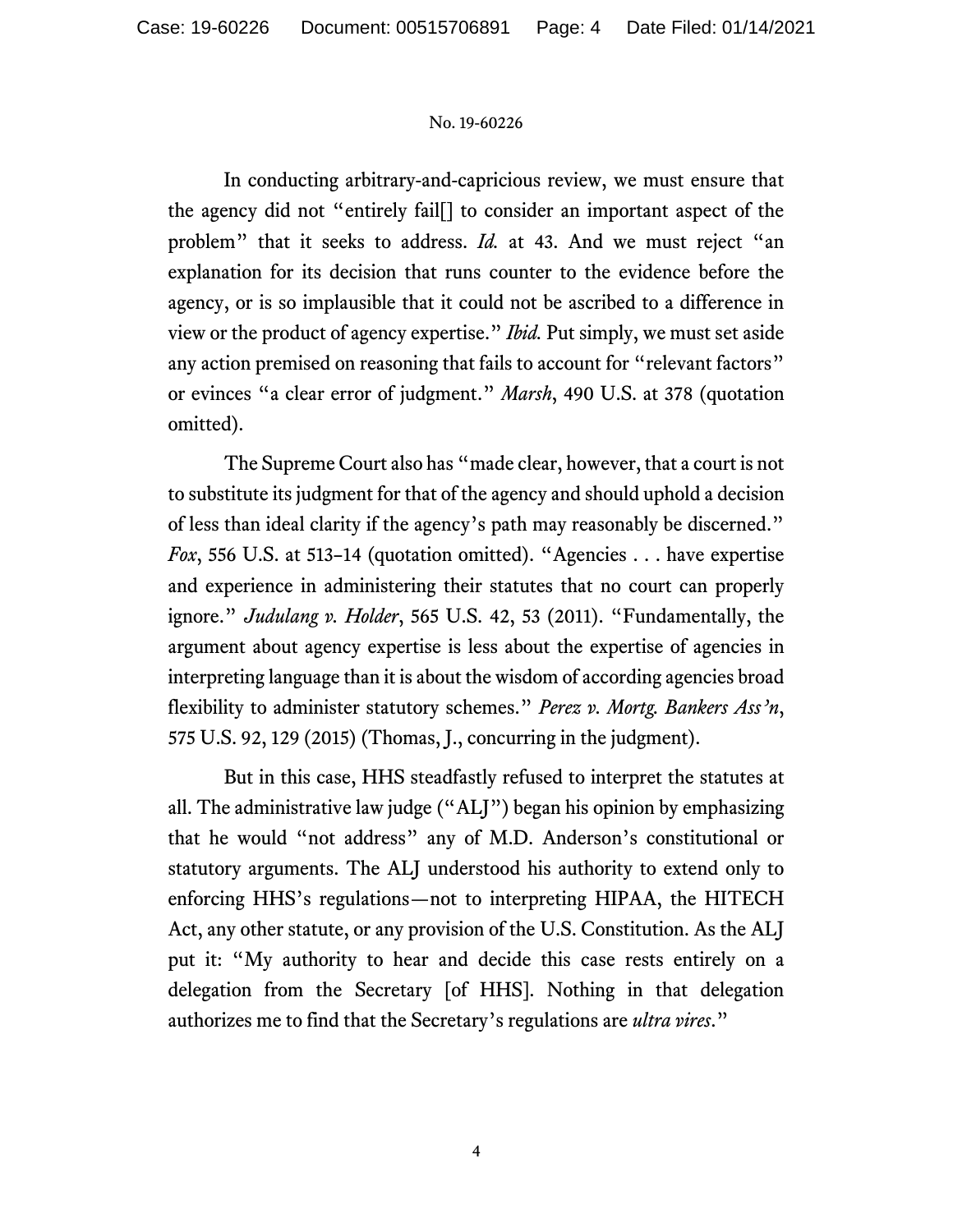The ALJ likewise refused to consider whether the multi-million-dollar CMP was arbitrary or capricious. In response to M.D. Anderson's argument that the CMPs in "other instances of ePHI loss . . . were far more lenient than what [the agency] requested in this case," the ALJ concluded: "I do not evaluate penalties based on a comparative standard. There is nothing in the regulations that suggests that I do so."

HHS's Departmental Appeals Board agreed with the ALJ. It held that M.D. Anderson is "free to make its *ultra vires* argument to a court, but we may not invalidate a regulation." And the Board likewise agreed with the ALJ that the agency has no power to review penalties for arbitrariness or capriciousness because "there is nothing in the regulations that suggests that the ALJ evaluate penalties based on a comparative standard."

Thus, with respect to M.D. Anderson's APA arguments—whether the CMP is arbitrary, capricious, or otherwise inconsistent with Congress's statutes—it is impossible for us to substitute our judgment for the agency's. *See Fox*, 556 U.S. at 513–14. That's because the agency itself repeatedly insisted that it was not offering a judgment at all. In accordance with HHS's steadfast insistence in the administrative record, our review of M.D. Anderson's statutory arguments is *de novo*.

Our review of M.D. Anderson's regulatory arguments is also *de novo*. As the Supreme Court recently emphasized, "a court should not afford *Auer* deference unless the regulation is genuinely ambiguous." *Kisor v. Wilkie*, 139 S. Ct. 2400, 24[1](#page-4-0)5  $(2019)^1$  HHS never suggests that its regulations are

<span id="page-4-0"></span><sup>&</sup>lt;sup>1</sup> The Supreme Court "has often deferred to agencies' reasonable readings of genuinely ambiguous regulations." *Id.* at 2408. It "call[s] that practice *Auer* deference, or sometimes *Seminole Rock* deference, after two cases in which [the Court] employed it." *Ibid.* (citing *Auer v. Robbins*, 519 U.S. 452 (1997); *Bowles v. Seminole Rock & Sand Co.*, 325 U.S. 410 (1945)).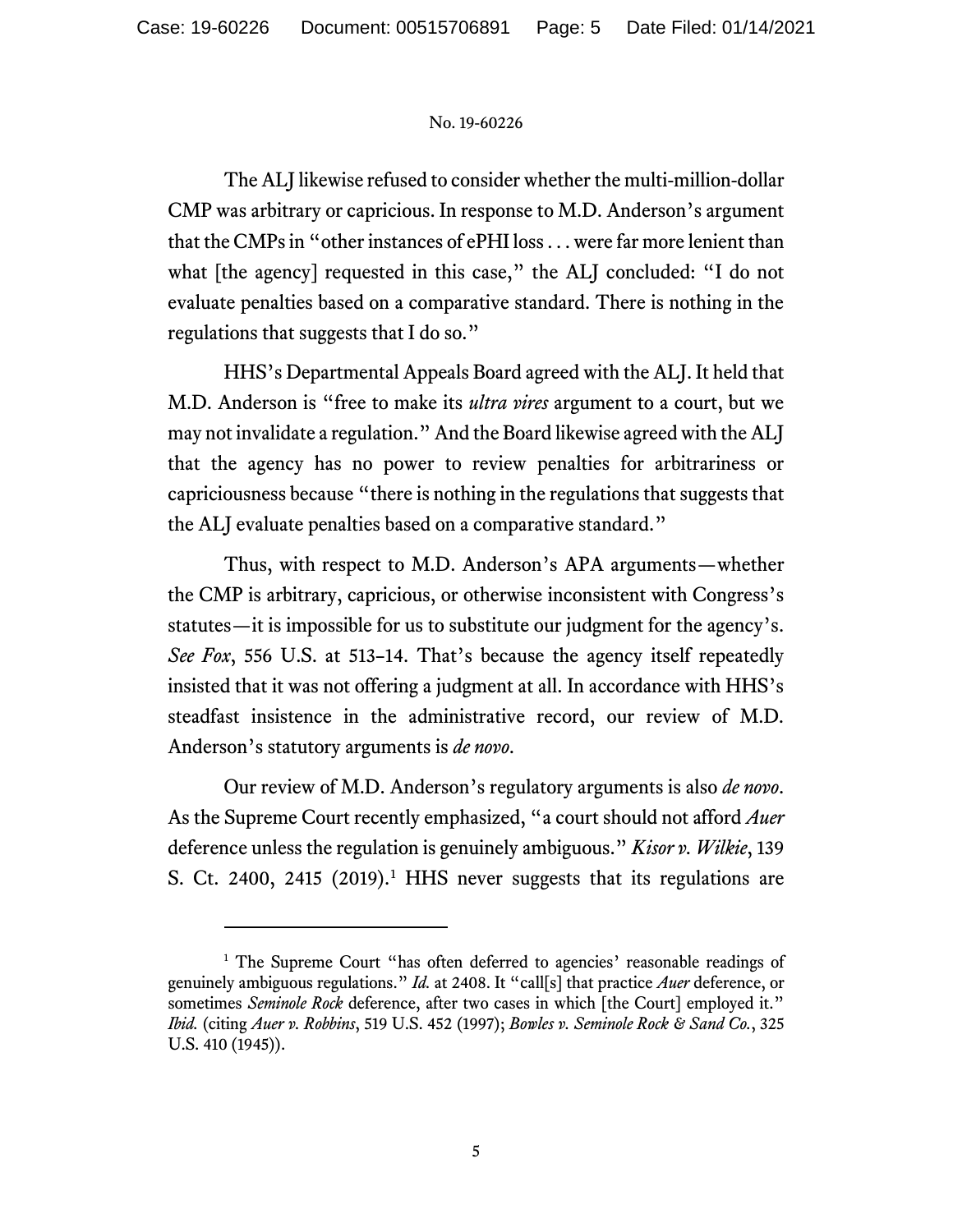ambiguous, nor does it even cite *Auer*. Therefore, each HHS regulation "just means what it means—and the court must give it effect, as the court would any law." *Ibid*.

## B.

The Government's CMP order against M.D. Anderson was arbitrary, capricious, and otherwise unlawful. That's for at least four independent reasons.

1.

Let's start with the Encryption Rule. That Rule provides, in relevant part, that a HIPAA-covered entity must "[i]mplement *a mechanism* to encrypt and decrypt electronic protected health information." 45 C.F.R.  $\S$  164.31[2](#page-5-0)(a)(2)(iv) (emphasis added).<sup>2</sup> It is undisputed that M.D. Anderson implemented "a mechanism." For example, M.D. Anderson's "Information Resources Acceptable Use Agreement and User Acknowledgement for Employees" specified: "If confidential or protected MDACC data is stored on portable computing devices, *it must be encrypted* and backed up to a network server for recovery in the event of a disaster or loss of information." M.D. Anderson furnished its employees an "IronKey" to encrypt and decrypt mobile devices and trained its employees on how to use it. M.D. Anderson also implemented a mechanism to encrypt emails. And M.D. Anderson implemented various other mechanisms for file-level encryption in

<span id="page-5-0"></span><sup>2</sup> The parties agree that the Encryption Rule does not require *all* entities to adopt such "a mechanism." Encryption is a so-called "addressable" requirement, which means that a covered entity can "address" it by explaining why it's not "reasonable and appropriate" under that covered entity's particular circumstances. *See* 45 C.F.R. § 164.306(d). It's undisputed that M.D. Anderson thought an encryption mechanism was reasonable and appropriate, and that it attempted to adopt one that satisfied the Encryption Rule. Therefore, for purposes of this opinion, we ignore the "addressability" carveout to the Encryption Rule.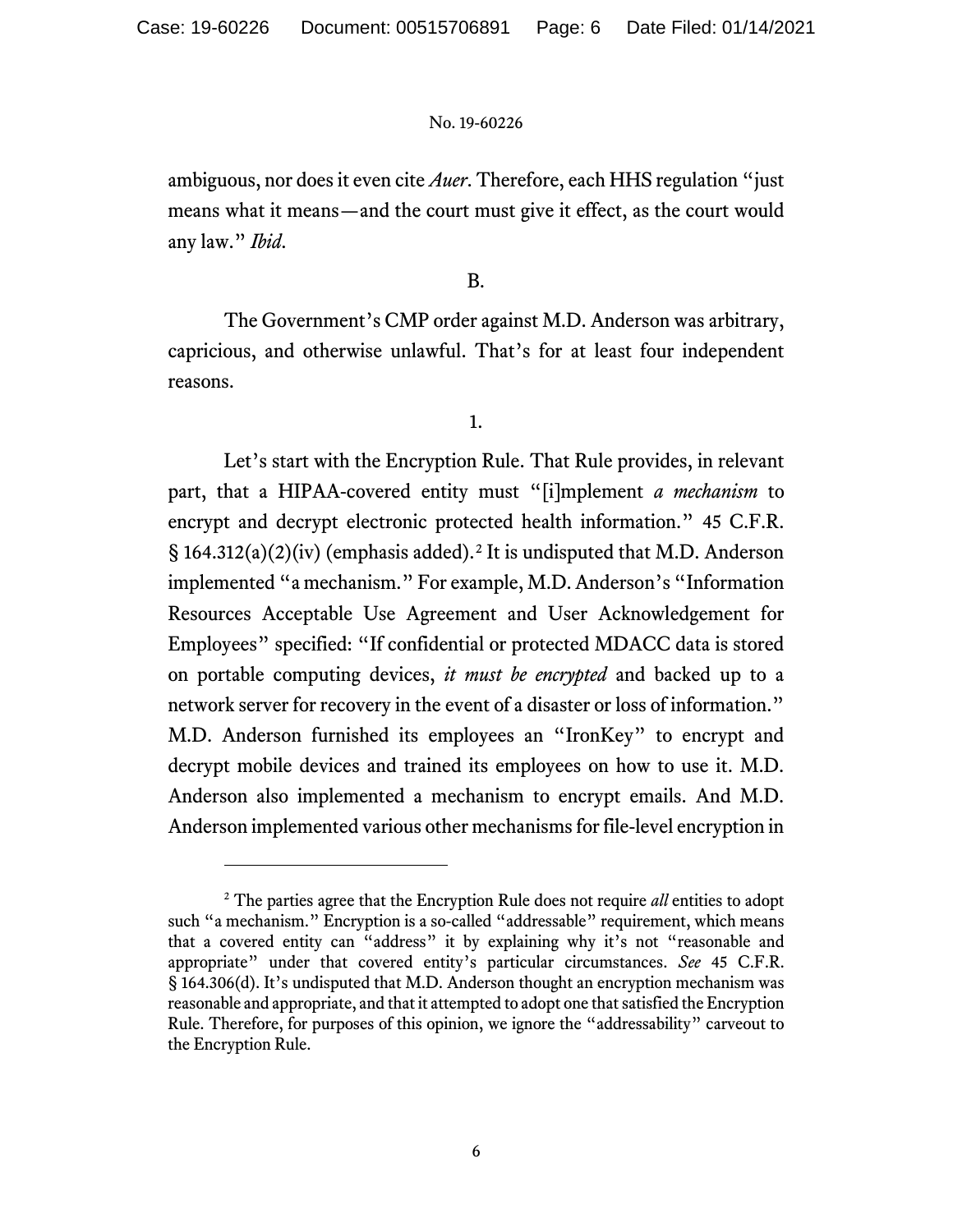its ClinicStation software. Petitioner plainly implemented "a mechanism" to encrypt ePHI.

The dispute in this case is whether M.D. Anderson should've done more—either to implement a different mechanism or to better implement its chosen mechanism. The Government adamantly argues yes. First, HHS argues that M.D. Anderson's internal documents show that Petitioner wanted to strengthen its mechanisms for protecting ePHI. But it's plainly irrational to say that M.D. Anderson's desire to do more in the future means that in the past it "failed to encrypt patient data on portable media *at all*." Red Br. 48 (emphasis by HHS).

Second, the Government argues that the stolen laptop and the two lost USB drives were not encrypted at all. That appears undisputed. But that does not mean M.D. Anderson failed to implement "a mechanism" to encrypt ePHI. It means only that three employees failed to abide by the encryption mechanism, or that M.D. Anderson did not enforce that mechanism rigorously enough. And nothing in HHS's regulation says that a covered entity's failure to encrypt three devices means that it never implemented "a mechanism" to encrypt anything at all.

For example, imagine that a covered entity has a million USB drives. It pays millions of dollars for military-grade encryption of those drives, with the expectation that they would be impervious to the most sophisticated computer hackers on earth. Then the covered entity puts ePHI on the drives. What happens if a new hacker nonetheless decrypts three of them? Or what if someone in the factory accidentally fails to encrypt three USB drives, and they get stolen? Under the Government's theory, the covered entity violated the Encryption Rule because the decrypted or unencrypted devices prove *res ipsa* it could've done more. As the ALJ understood the Encryption Rule, it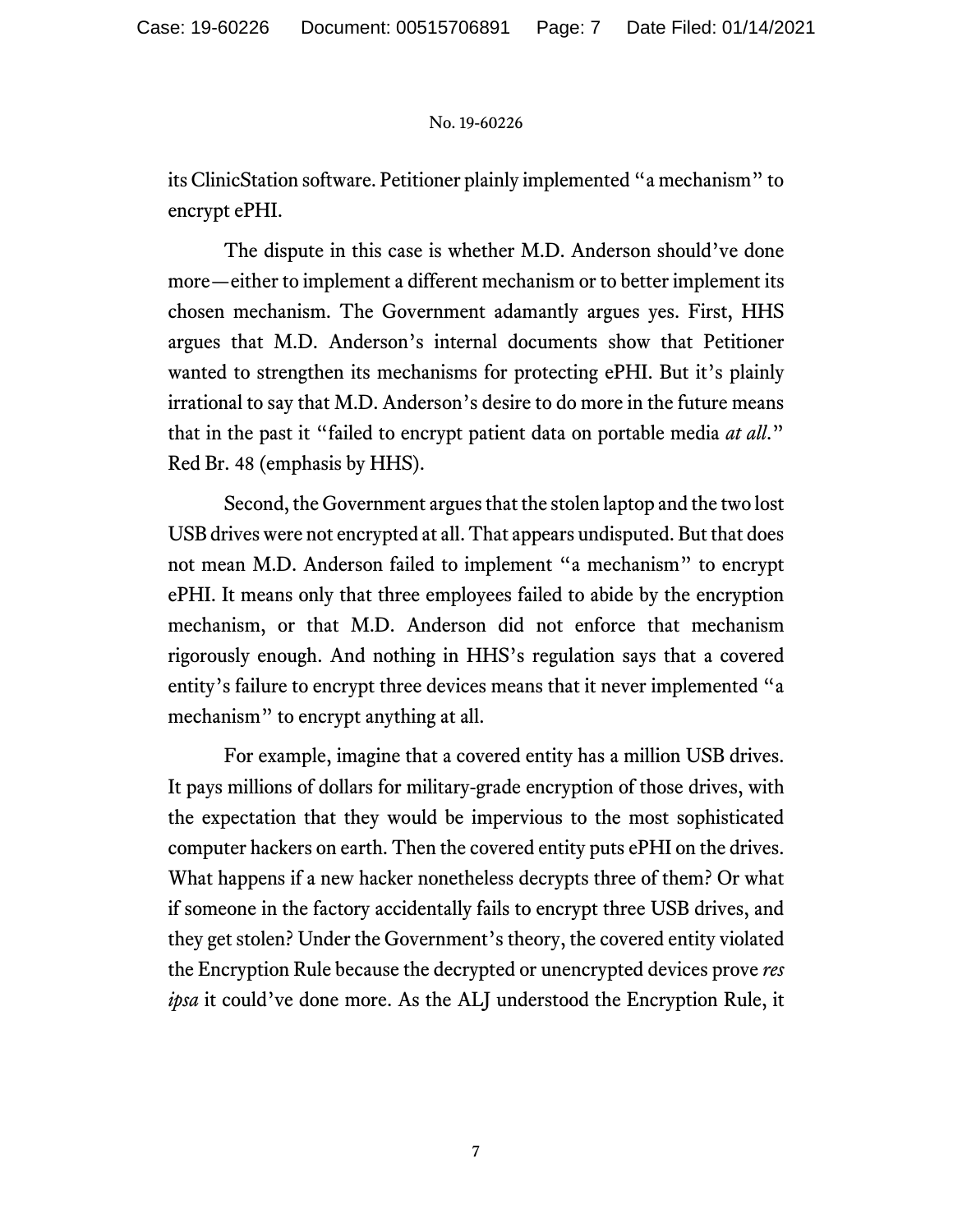"require[s] covered entities to assure that all systems containing ePHI be inaccessible to unauthorized users." Period. Full stop. No exceptions.[3](#page-7-0)

But that's not the regulation HHS wrote. The regulation requires *only* "a mechanism" for encryption. It does not require a covered entity to warrant that its mechanism provides bulletproof protection of "all systems containing ePHI." Nor does it require covered entities to warrant that all ePHI is always and everywhere "inaccessible to unauthorized users." Nor does the regulation prohibit a covered entity from creating "a mechanism" by directing its employees to sign an Acceptable Use Agreement that requires encryption of portable devices. Nor does it say that providing employees an IronKey is insufficient to create a compliant mechanism. Nor does it say anything about how effective a mechanism must be, how universally it must be enforced, or how impervious to human error or hacker malfeasance it must be. The regulation simply says "a mechanism." M.D. Anderson undisputedly had "a mechanism," even if it could've or should've had a better one. So M.D. Anderson satisfied HHS's regulatory requirement, even if the Government now wishes it had written a different one.

<span id="page-7-0"></span><sup>&</sup>lt;sup>3</sup> It's no answer to say, as the Government does, that there's a significant difference between M.D. Anderson and the hypothetical herculean covered entity that pays millions of dollars for military-grade encryption on some of its portable devices. As M.D. Anderson points out, there's ample evidence in the administrative record that Petitioner spent considerable money and energy protecting ePHI and implementing improvements to its ePHI protections. And in all events, the Encryption Rule does not contain a Herculean-Efforts Exception that protects one covered entity and not another based on how hard they try to encrypt ePHI. As relevant here, *see supra* note 2, the Rule requires *all* covered entities to establish "a mechanism." And a covered entity either satisfies that requirement by creating "a mechanism" (as M.D. Anderson argues) or it faces strict liability for creating no mechanism at all if three of its devices are unencrypted or decrypted (as HHS argues). As explained above, we agree with M.D. Anderson. If HHS wants to police just how herculean a covered entity must be in encrypting ePHI, the Government can propose a rule to that effect and attempt to square it with the statutes Congress enacted.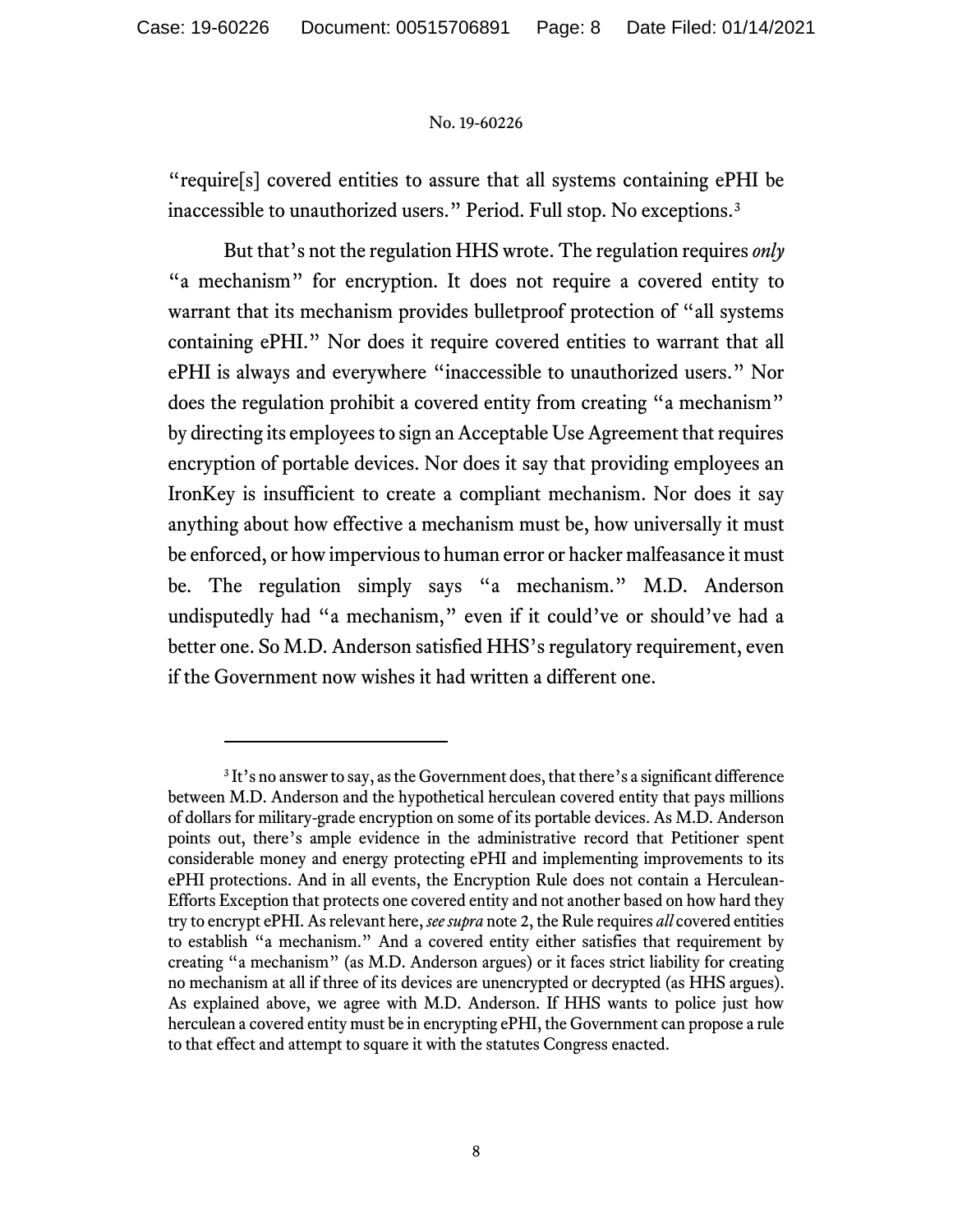2.

Next consider the Disclosure Rule. With exceptions not relevant here, that Rule prohibits a covered entity from "disclos[ing]" ePHI. 45 C.F.R. § 164.502(a). And the Rule defines "disclosure" to "mean<sup>[]</sup> the release, transfer, provision of access to, or divulging in any manner of information outside the entity holding the information." *Id.* § 160.103. The ALJ seized on the word "release" and concluded that a covered entity violates the Disclosure Rule whenever it loses control of ePHI—regardless of whether anyone outside of M.D. Anderson accesses it.

That interpretation departs from the regulation HHS wrote in at least three ways. First, each verb HHS uses to define "disclosure"—release, transfer, provide, and divulge—suggests an affirmative act of disclosure, not a passive loss of information. One does not ordinarily "transfer" or "provide" something as a sideline observer but as an active participant. The ALJ recognized as much when he defined "release" as "*the act* of setting something free." But then he made the arbitrary jump to the conclusion that "*any* loss of ePHI is a 'release,'" even if the covered entity did not act to set free anything. It defies reason to say an entity affirmatively acts to disclose information when someone steals it. That is not how HHS defined "disclosure" in the regulation. So HHS may not define it that way in an adjudication.[4](#page-8-0)

<span id="page-8-0"></span><sup>4</sup> That is not to say that a covered entity must *knowingly* act to disclose ePHI to violate HIPAA. To the contrary, Congress specified penalties for unknowing violations. *See* 42 U.S.C. § 1320d-5(a)(1)(A) (prescribing penalties where the entity "did not know" it committed a violation); *cf. infra* at 12 (discussing statutory penalties for "reasonable cause" and "willful neglect" violations). One can affirmatively disclose something to someone outside a covered entity and do so unknowingly—say, by emailing protected information to the wrong "John Doe."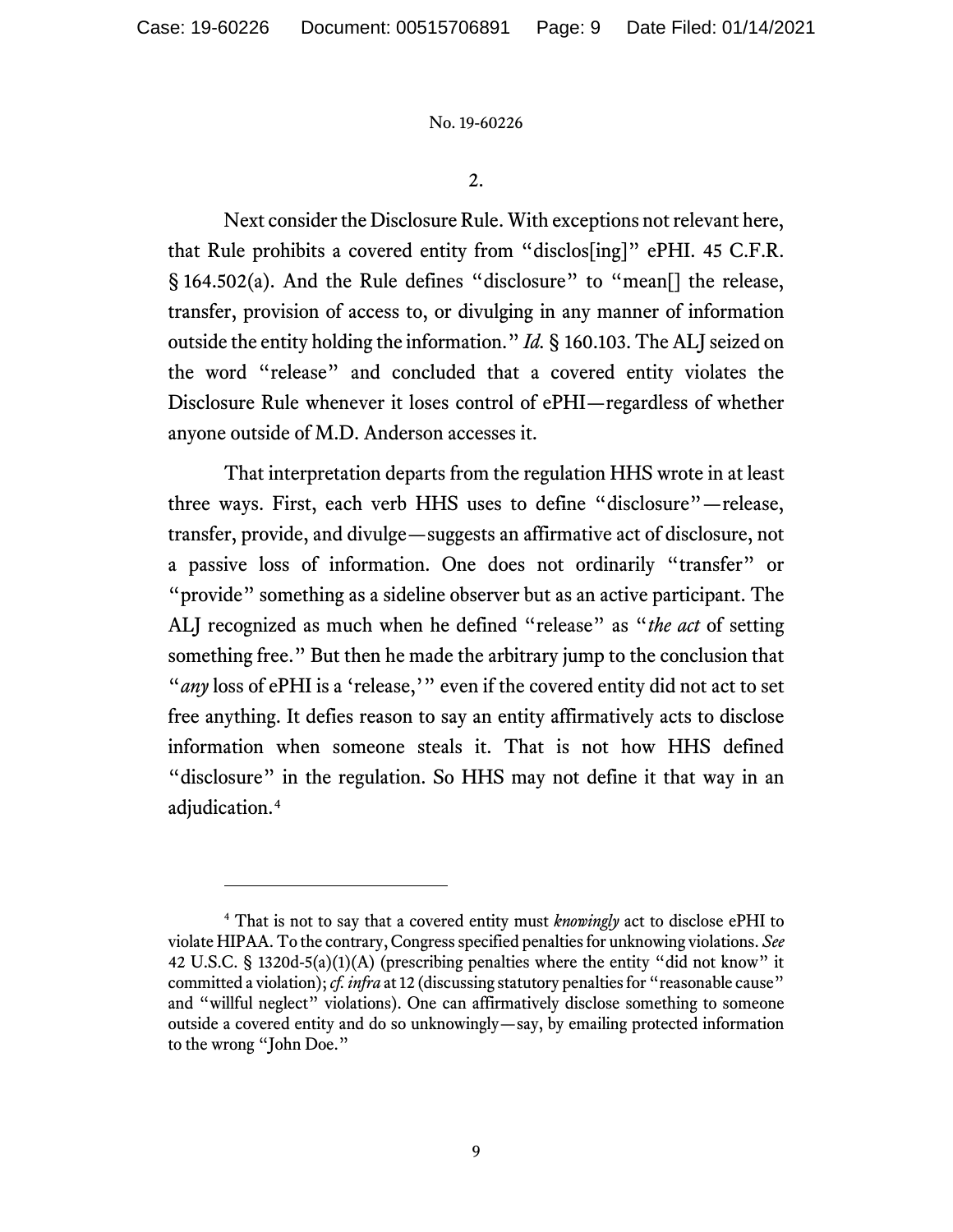Second, each of the regulation's disclosure-defining verbs is transitive. The Disclosure Rule prohibits the release, transfer, provision, and divulging of a particular object—namely, "information." 45 C.F.R. § 160.103. And the Government nowhere explains how "information" can be released, transferred, provided, or divulged without *someone* to receive it and hence be informed by it. To the contrary, the regulation appears to define "disclosure" in accordance with its ordinary meaning, which requires information to be "made known" to someone. *See* WEBSTER'S NEW International Dictionary 743 (2d ed. 1934; 1950). HHS never explains how someone could "disclose" a secret without actually making it known to someone. Nor can we imagine a way.

Third, the Disclosure Rule does not prohibit disclosure to just *any* someone. The ePHI must be disclosed to someone "outside" of the covered entity. 45 C.F.R. § 160.103. The Government's loss-of-control standard means that a covered entity can be liable under the Disclosure Rule if one employee shares or steals another employee's laptop. But that interpretation renders the word "outside" in § 160.103 meaningless surplusage. *See Nat'l Ass'n of Home Builders v. Defs. of Wildlife*, 551 U.S. 644, 668–69 (2007) (rejecting an interpretation that "would render the regulation entirely superfluous"). We therefore refuse to interpret § 160.103 to mean that HHS can prove that M.D. Anderson "disclosed" ePHI without proving that someone "outside" the entity received it. And the Government concedes it cannot meet that standard.

The Government's principal response is that it will be difficult for HHS to enforce the Disclosure Rule if it must show that ePHI was disclosed to someone, and harder still if it must show that ePHI was disclosed "outside" of the covered entity. Maybe so, maybe not. But that's precisely the sort of policy argument that HHS could vet in a rulemaking proceeding.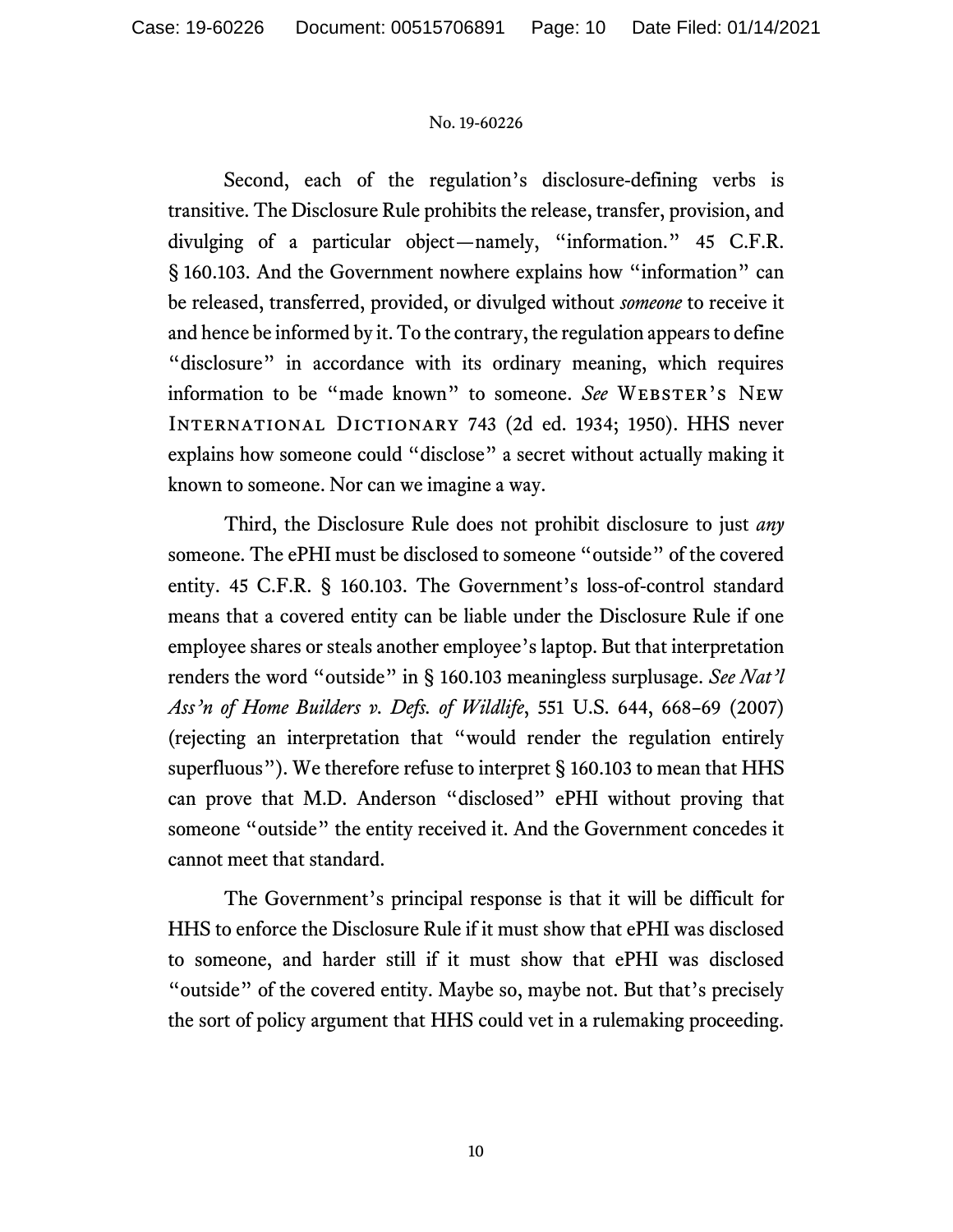It's not an acceptable basis for urging us to transmogrify the regulation HHS wrote into a broader one.

3.

Third, one of the most remarkable aspects of the ALJ's order is its insistence that the Government can arbitrarily and capriciously enforce the CMP rules against some covered entities and not others. The ALJ insisted that "I do not evaluate penalties based on a comparative standard. There is nothing in the [HHS] regulations that suggests that I do so." The Departmental Appeals Board agreed with the ALJ's legal reasoning.

It is a bedrock principle of administrative law that an agency must "treat like cases alike." 32 CHARLES ALAN WRIGHT & CHARLES H. Koch, Federal Practice and Procedure § 8248, at 431 (2006); *see also Nat'l Cable & Telecomms. Ass'n v. Brand X Internet Servs.*, 545 U.S. 967, 981 (2005) ("Unexplained inconsistency is . . . a reason for holding [agency action] to be . . . arbitrary and capricious . . . ."); *Burlington N. & Santa Fe Ry. Co. v. Surface Transp. Bd.*, 403 F.3d 771, 776 (D.C. Cir. 2005) ("An agency must provide an adequate explanation to justify treating similarly situated parties differently."); WRIGHT & KOCH, *supra*, § 8248, at 431 ("General principles of administrative law hold that an agency must be consistent  $\dots$ ."). This principle is an outgrowth of the old adage from *State Farm* that "an agency changing its course must supply a reasoned analysis." 463 U.S. at 57 (quotation omitted); *accord Fox*, 556 U.S. at 515 ("[T]he requirement that an agency provide reasoned explanation for its action  $\ldots$  ordinarily demand[s] that it display awareness that it is changing position. . . . [T]he agency must show that there are good reasons for the new [position]." (emphasis omitted) (citation omitted)); *Jupiter Energy Corp. v. FERC*, 407 F.3d 346, 349 (5th Cir. 2005) (agency action is arbitrary and capricious when it failsto "supply a reasoned analysis for any departure from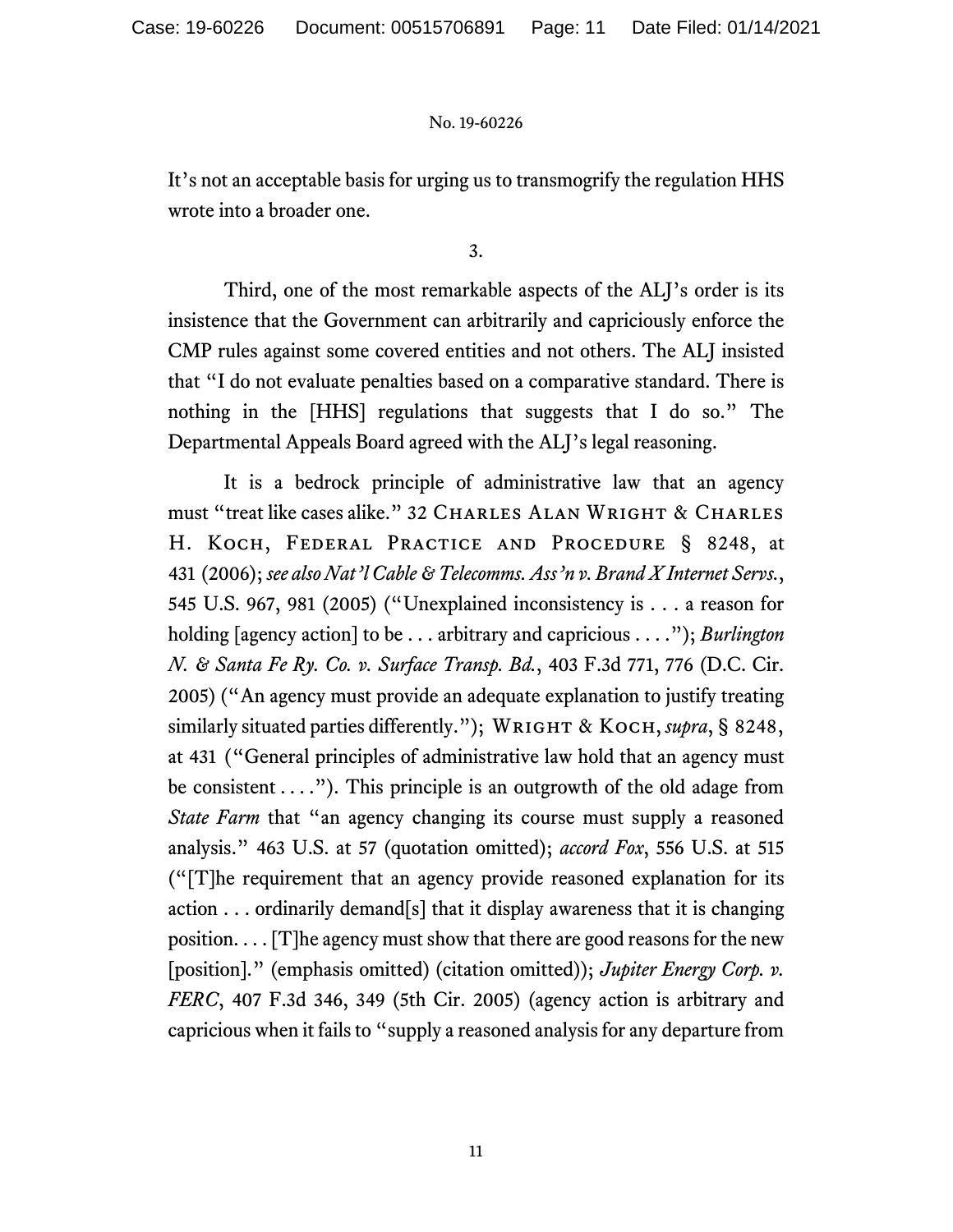other agency decisions" (quotation omitted)); *Comcast Corp. v. FCC*, 526 F.3d 763, 769 (D.C. Cir. 2008) ("[A]n agency's unexplained departure from precedent must be overturned as arbitrary and capricious.").

But in this case, M.D. Anderson proffered examples of other covered entities that violated the Government's understanding of the Encryption Rule and faced zero financial penalties. For example, a Cedars-Sinai employee lost an unencrypted laptop containing ePHI for more than 33,000 patients in a burglary. HHS investigated and imposed no penalty at all. The Government has offered no reasoned justification for imposing zero penalty on one covered entity and a multi-million-dollar penalty on another.

The Government's only response is that it evaluates each case on its individual facts. As it must. But an administrative agency cannot hide behind the fact-intensive nature of penalty adjudications to ignore irrational distinctions between like cases. *See LeMoyne-Owen Coll. v. NLRB*, 357 F.3d 55, 61 (D.C. Cir. 2004) ("[W]here, as here, a party makes a significant showing that analogous cases have been decided differently, the agency must do more than simply ignore that argument."). Were it otherwise, an agency could give free passes to its friends and hammer its enemies—while also maintaining that its decisions are judicially unreviewable because each case is unique. Suffice it to say the APA prohibits that approach.

4.

Fourth, the penalty amounts. The ALJ found that M.D. Anderson's violations of the Encryption Rule and the Disclosure Rule were attributable to "reasonable cause" and not "willful neglect." 42 U.S.C. § 1320d-5(a)(1)(B). For such "reasonable cause" violations, Congress specified that "the total amount imposed on the person for all such violations of an identical requirement or prohibition during a calendar year may not exceed \$100,000." *Id.* § 1320d-5(a)(3)(B). The ALJ and the Departmental Appeals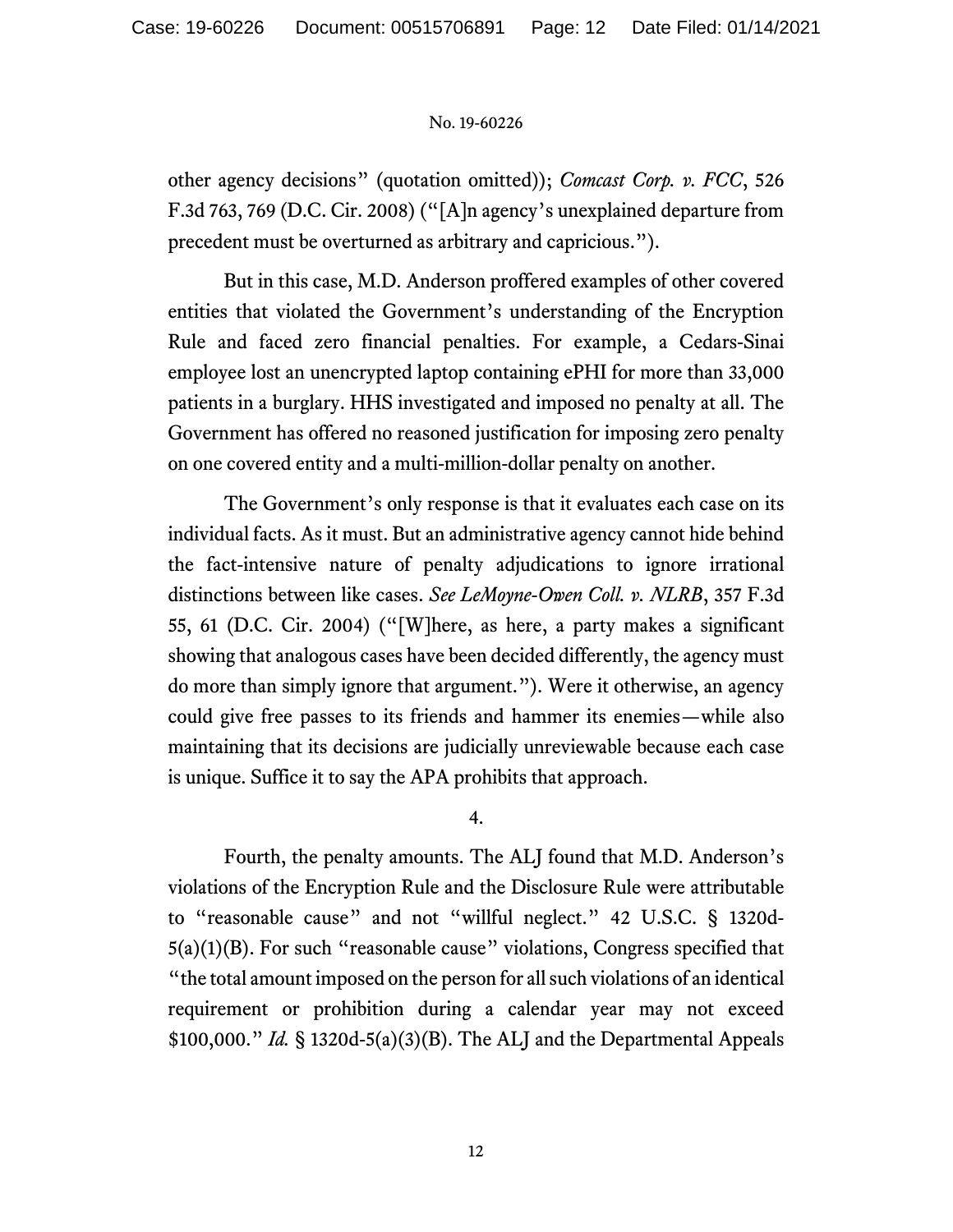Board nevertheless determined that the per-year statutory cap was *\$1,500,000*. Then the agency determined that M.D. Anderson owed \$1,348,000 over the calendar years 2011, 2012, and 2013 for violating the Encryption Rule and \$3,000,000 for calendar years 2012 and 2013 for violating the Disclosure Rule.

Again, that's arbitrary, capricious, and contrary to law. Congress specified that the per-year cap for all reasonable-cause violations is \$100,000—not \$1,500,000. *See* 42 U.S.C. § 1320d-5(a)(3)(B); *cf. Util. Air Regul. Grp. v. EPA*, 573 U.S. 302, 328 (2014) (holding agency has no power to rewrite numerical thresholds imposed by Congress). Two months after the Departmental Appeals Board's decision in this case, HHS conceded that it had misinterpreted the statutory caps. And it published a "Notice of Enforcement Discretion Regarding HIPAA Civil Money Penalties" to explain its *mea culpa*. *See* 84 Fed. Reg. 18,151, 18,153 (Apr. 30, 2019). In its *mea culpa*, HHS said that "[u]pon further review of the statute by the HHS Office of the General Counsel," it would exercise "enforcement discretion" to follow the statutory caps in 42 U.S.C. § 1320d-5(a)(3)(B). *Ibid.* (citing *Heckler v. Chaney*, 470 U.S. 821, 831 (198[5](#page-12-0))).<sup>5</sup>

<span id="page-12-0"></span><sup>&</sup>lt;sup>5</sup> Section 1320d-5(a)(1)(B) says that reasonable-cause violations shall incur "a penalty for each such violation of an amount that is at least the amount described in paragraph  $(3)(B)$  but not to exceed the amount described in paragraph  $(3)(D)$ ." Paragraph  $(3)(B)$  in turn imposes a per-violation amount of \$1,000, and paragraph  $(3)(D)$  imposes a per-violation amount of \$50,000. It is quite obvious from that statutory text that each reasonable-cause violation can be penalized from \$1,000 to \$50,000—but the total of all reasonable-cause violations for a calendar year cannot exceed \$100,000. In the ALJ's CMP order and the Departmental Appeals Board's decision, however, HHS said each reasonable-cause violation can be penalized from \$1,000 to \$50,000 up to the calendaryear limit of *\$1,500,000* that applies to *uncorrected willful-neglect violations*. *See* 42 U.S.C.  $\S$  1320d-5(a)(1)(C)(ii). In addition to nonsensically conflating the fault levels specified by Congress, HHS's interpretation rendered meaningless surplusage the statutory cap for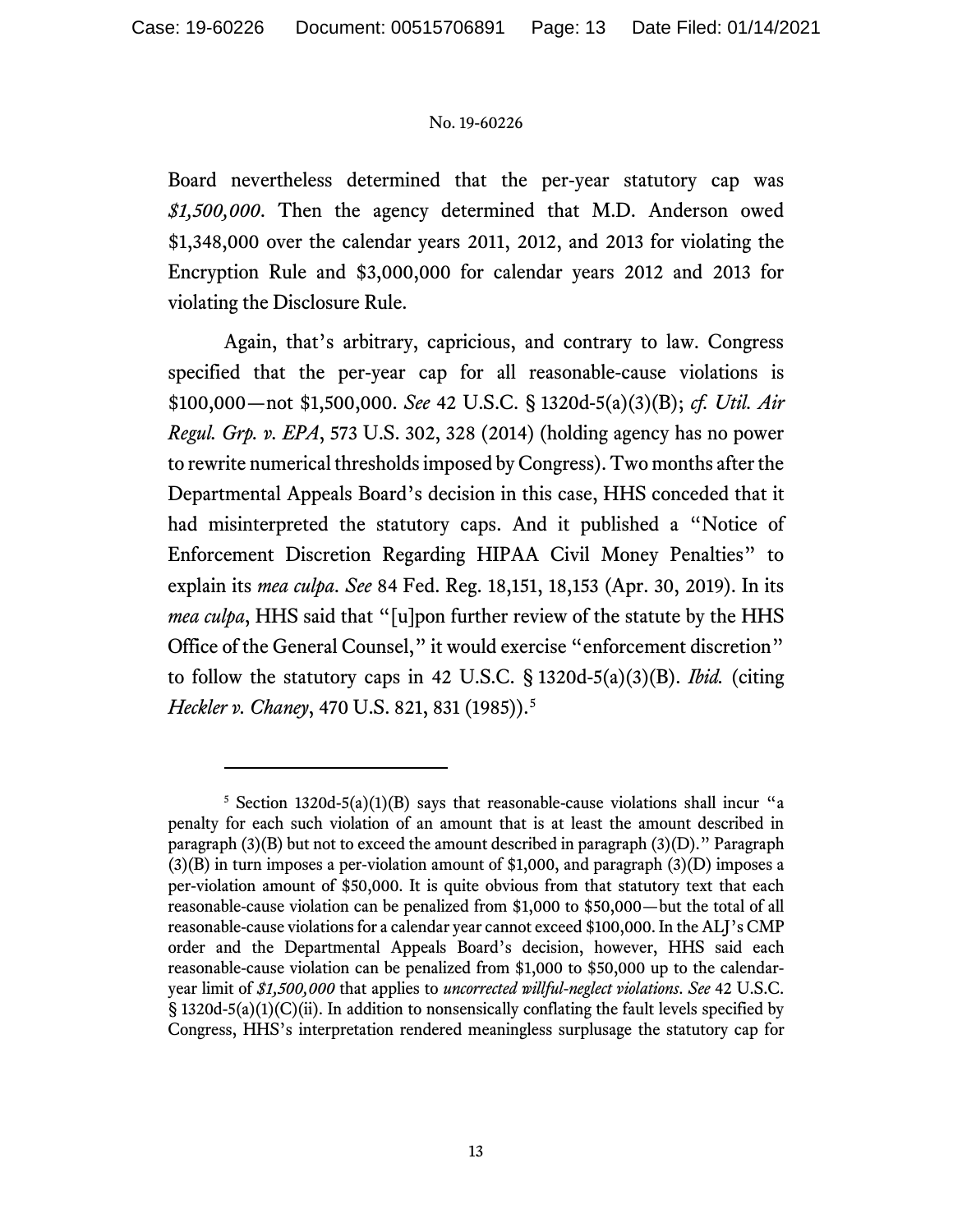We take the opportunity to reiterate what we've said before: neither "enforcement discretion" nor *Heckler v. Chaney* empowers an agency to disregard Congress's statutes. *See Texas v. United States*, 809 F.3d 134, 152 n.34 (5th Cir. 2015) (citing *Heckler*, 470 U.S. at 831), *aff'd by an equally divided Court*, 136 S. Ct. 2271 (2016) (per curiam). And the fact that HHS later recognized its error in a notice of "enforcement discretion" does nothing to change the text of the regulations HHS promulgated through notice and comment. Nor does it cure the erroneous premises of the decisions by the ALJ and the Departmental Appeals Board.

Those erroneous premises are particularly problematic because they tainted other parts of HHS's decision. For example, HHS's own regulations require it to consider the following factors (among others) in assessing a CMP:

(1) Whether the violation caused physical harm;

(2) Whether the violation resulted in financial harm;

(3) Whether the violation resulted in harm to an individual's reputation; and

(4) Whether the violation hindered an individual's ability to obtain health care.

45 C.F.R. § 160.408(b). It's undisputed that HHS can prove none of these. But the ALJ justified ignoring them because "the penalties that I determine to impose are but a small fraction of the maximum penalties that are

reasonable-cause violations. *But see Corley v. United States*, 556 U.S. 303, 314 (2009) (emphasizing "one of the most basic interpretive canons, that a statute should be construed so that effect is given to all its provisions, so that no part will be inoperative or superfluous, void or insignificant" (quotation omitted)). The indefensibility of its prior interpretation presumably explains HHS's notice of "enforcement discretion."